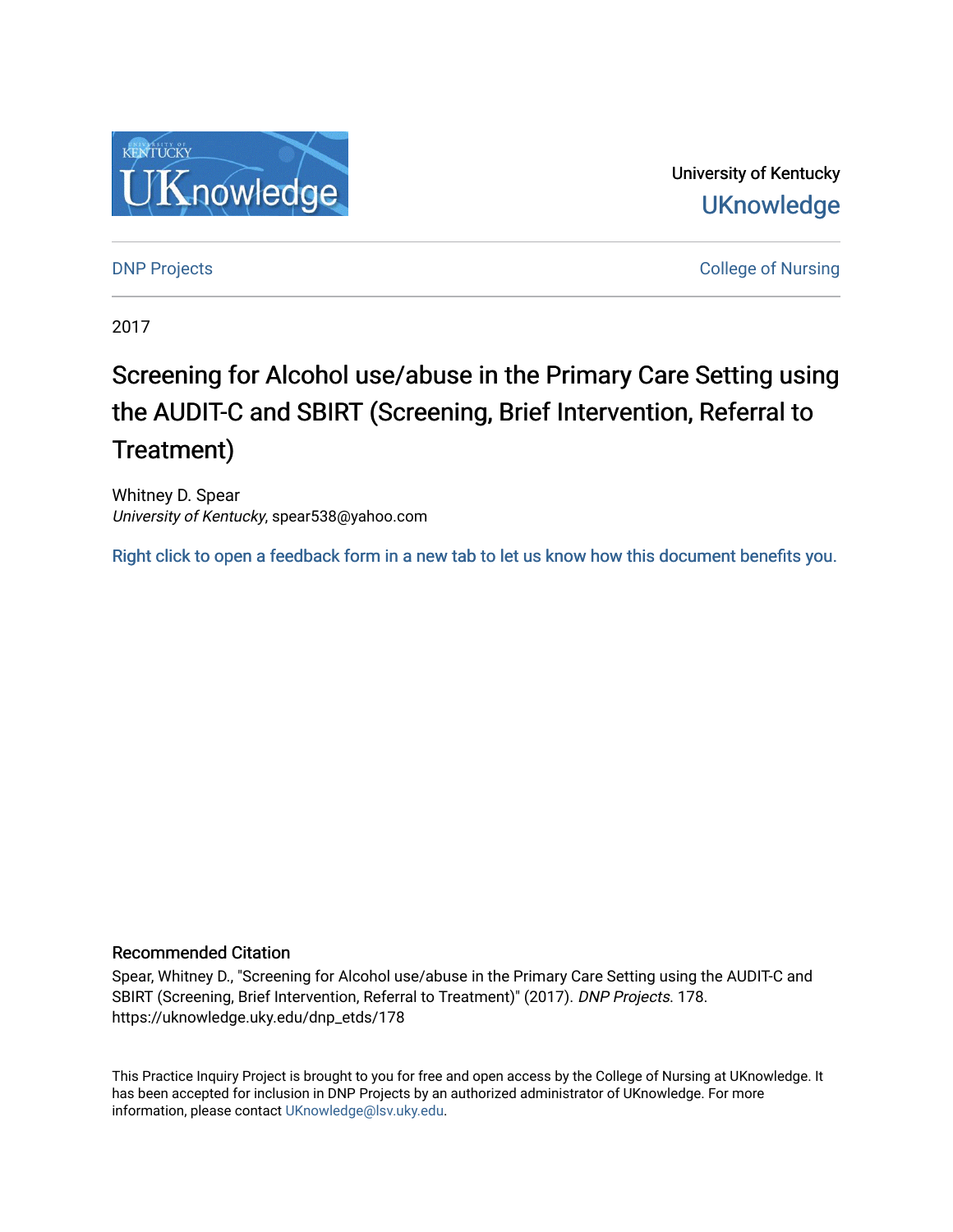# Running Head: SCREENING FOR ALCOHOL ABUSE IN PRIMARY CARE

DNP Final Project Report

Screening for Alcohol use/abuse in the Primary Care Setting using the AUDIT-C and SBIRT (Screening, Brief Intervention, Referral to Treatment)

Whitney D. Spear, BSN, RN

University of Kentucky

College of Nursing

Fall, 2017

Julianne Ossege, PhD, FNP-BC, FNAP – Committee Chair

Lynne A. Jensen, PhD, APRN-BC – Committee Member

Kristin Pickerell, DNP, RN, NE-BC, CPHQ – Committee Member/ Mentor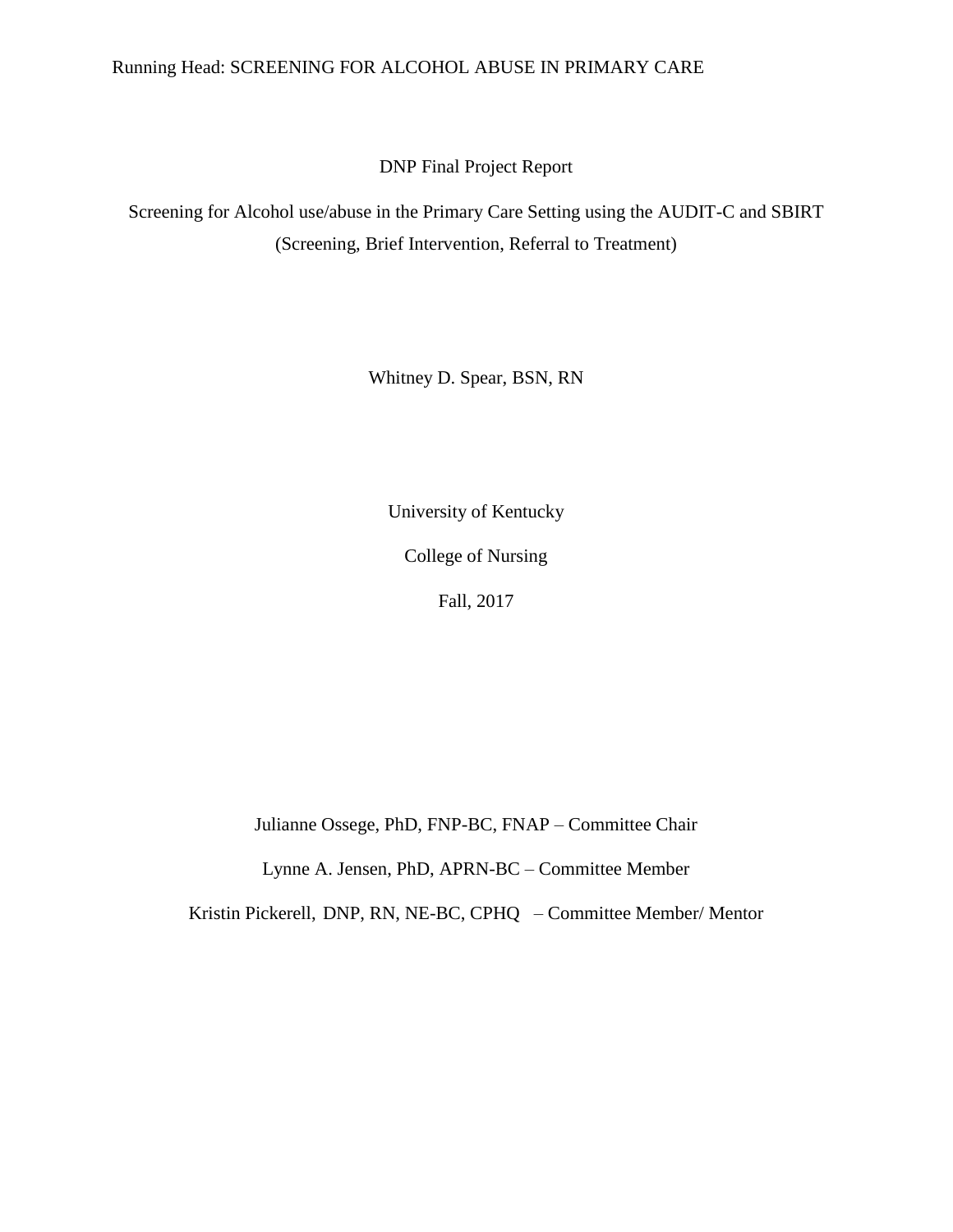#### **Dedication**

This DNP project is dedicated to several people who have helped make this journey possible. To Austin, you were lucky enough to join me in the later and most stressful part of this journey. You will never know how grateful I am that I was able to have you by my side during the toughest part of this journey. You have been the calm to my chaos, you have wiped away my tears and you have been my biggest cheerleader when I just did not think I could finish this race. I Love You and I am forever grateful for you. To my parents and my brother, sister and grandma, you five have supported me when you didn't even realize it. A hug, a smile, a simple favor never went unnoticed or unappreciated. I can never express how lucky I am to have you five in my corner and I love you all very much. To my two best friends Stacy and Becky, I cannot begin to describe how lucky I am to have you two in my life. You were always just a phone call away when I was stressed out or on the brink of a breakdown. I found relief knowing that just by hearing either of your voices that everything was going to be Okay and that God was in control. I love you two! To my tripod Cherry and Kristyn, we made it! You two are probably the only two people on this planet who truly understand every emotion, every fear, every assignment, every test, every frustration and every celebration that I have had and dealt with in the last three years. If I had to do it all over again I would not change one thing. I cannot imagine nor would I want to go through this program with anyone but you two. I couldn't have done it without you two, Tripod for life! To my sweet Ellie Grace, some may think I'm crazy for including you in this but we will pay them no mind. Thank you, sweet girl, for always putting a smile on my face when there wasn't a lot to smile about. Thank you for lying right next to me during every paper I wrote and every test I took. I wish everyone were as loyal as you. Above everyone I must thank my Lord and Savior Jesus for showing me the way and guiding me on my path. One last dedication goes to those who I love who struggle with and those I have lost from this horrible disease, I will continue to fight to help those who cannot help themselves. I hope I have made everyone mentioned proud because I am a better person for having you all in my life.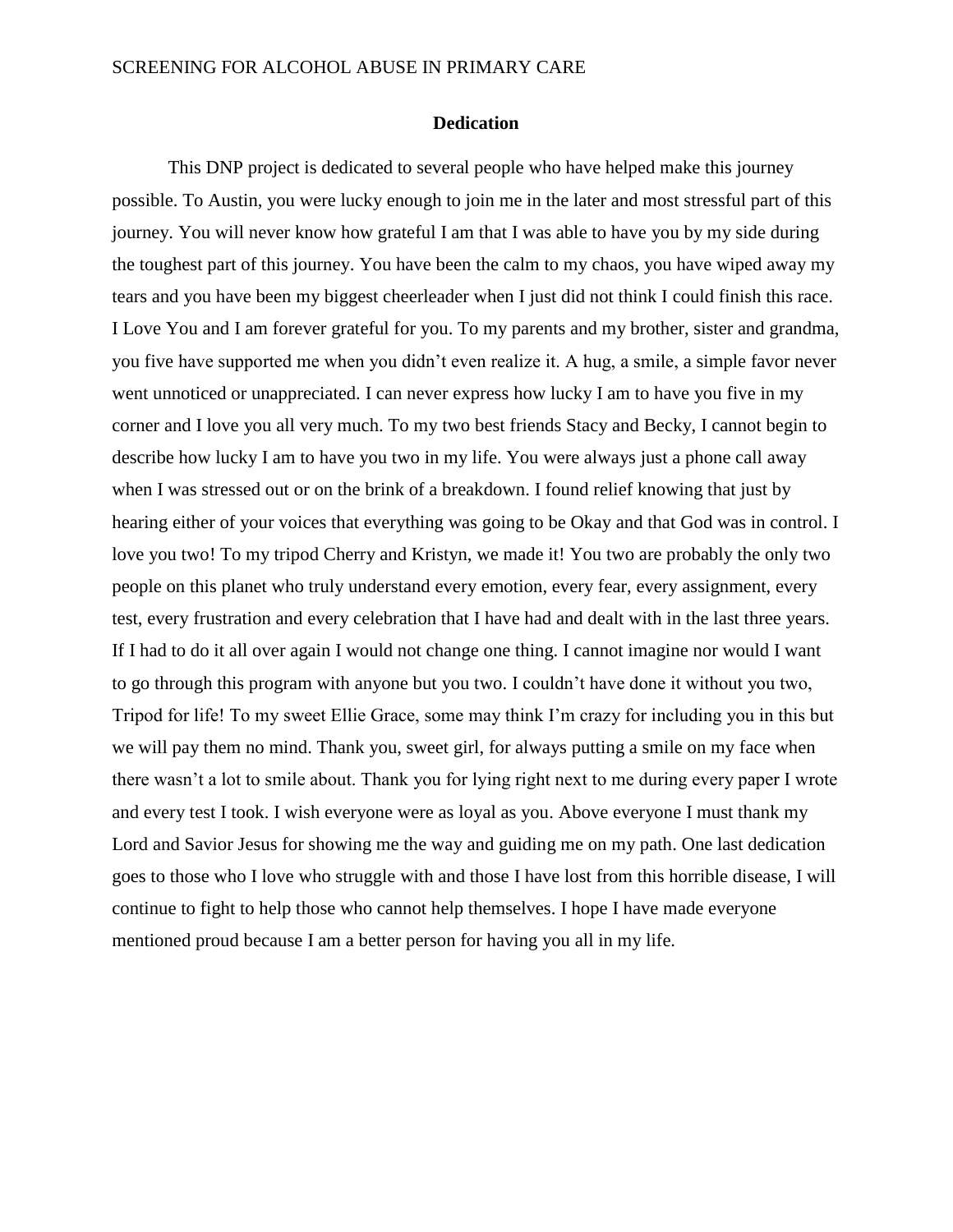#### **Acknowledgements**

I would like to recognize and express my extreme gratitude to my advisor Dr. Julianne Ossege, your support has been tremendous. I would like to thank you for your continued support in me and passion to carry out this project. Your professionalism and never give up outlook has inspired me to be a better person and nurse. You were more than an advisor but also a friend when I needed to let go of frustrations. You always had my back and showed me how to approach areas of conflict with grace. I am forever indebted to you. Thank you for the impact you have on every student that you advise.

I would like to recognize my Norton 4ACJL family, thank you for being my biggest supporters. I would like to acknowledge my manager Momma Karen, I can't begin to tell you what your love and encouragement has meant to me. To my Assistant Nurse Manager, Becky Blakeman, you have made the end of this journey a lot less stressful and encouraged me along the way. I am proud to call you both my leaders, and I hope one day I can show you the kindness and support you have extended to me.

I would finally like to thank a few other special Norton and University of Kentucky employees who offered support and encouragement along the way; Betty Hayes the hardest working woman I know, Dr. Amanda Wiggins for all of your statistical knowledge and help, and finally Norton Healthcare for taking a chance on me.

Norton Healthcare Scholarship Recipient: This Doctor of Nursing Practice project and program of study was fully funded through the University of Kentucky College of Nursing and Norton Healthcare academic-practice partnership

iii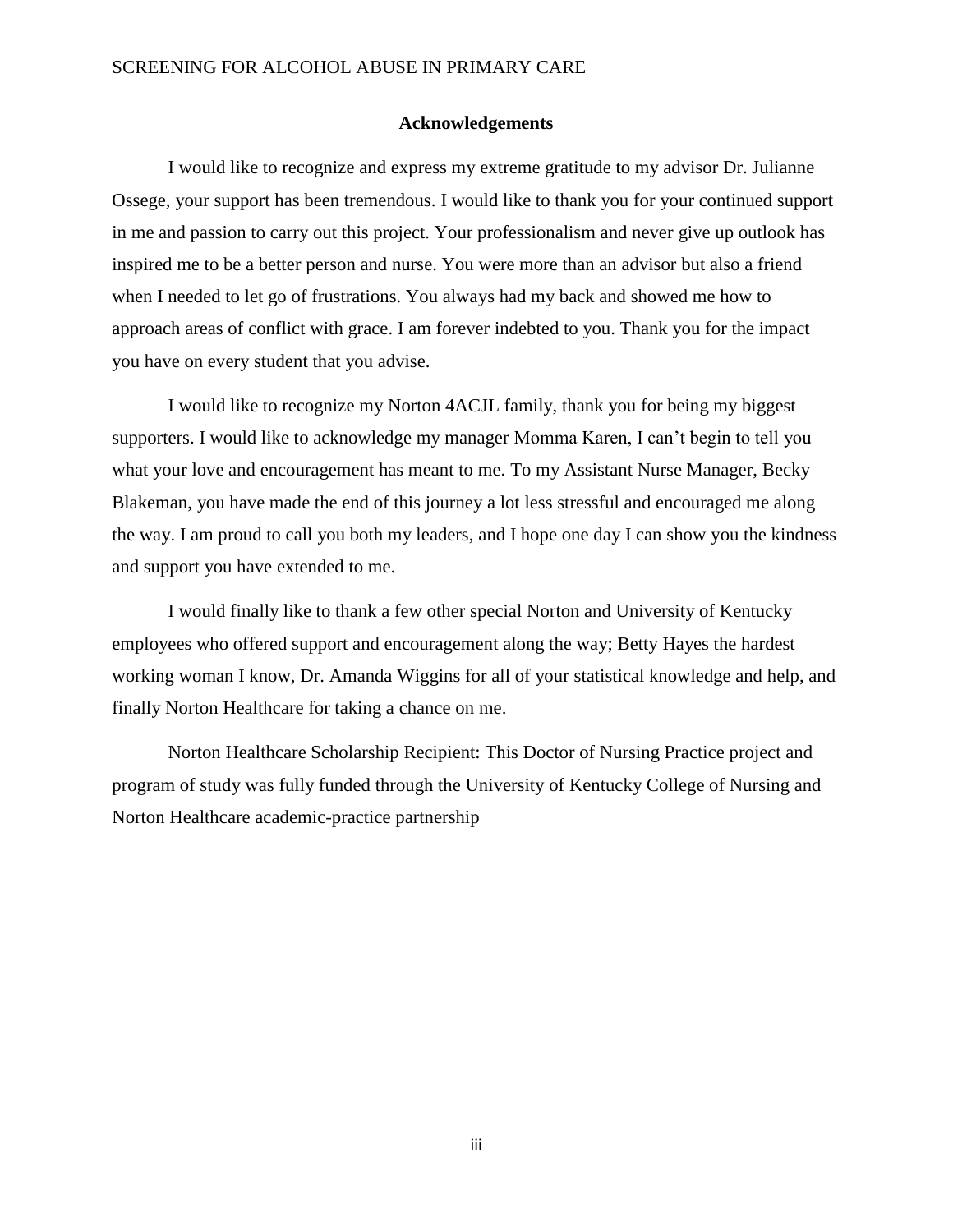# **Table of Contents**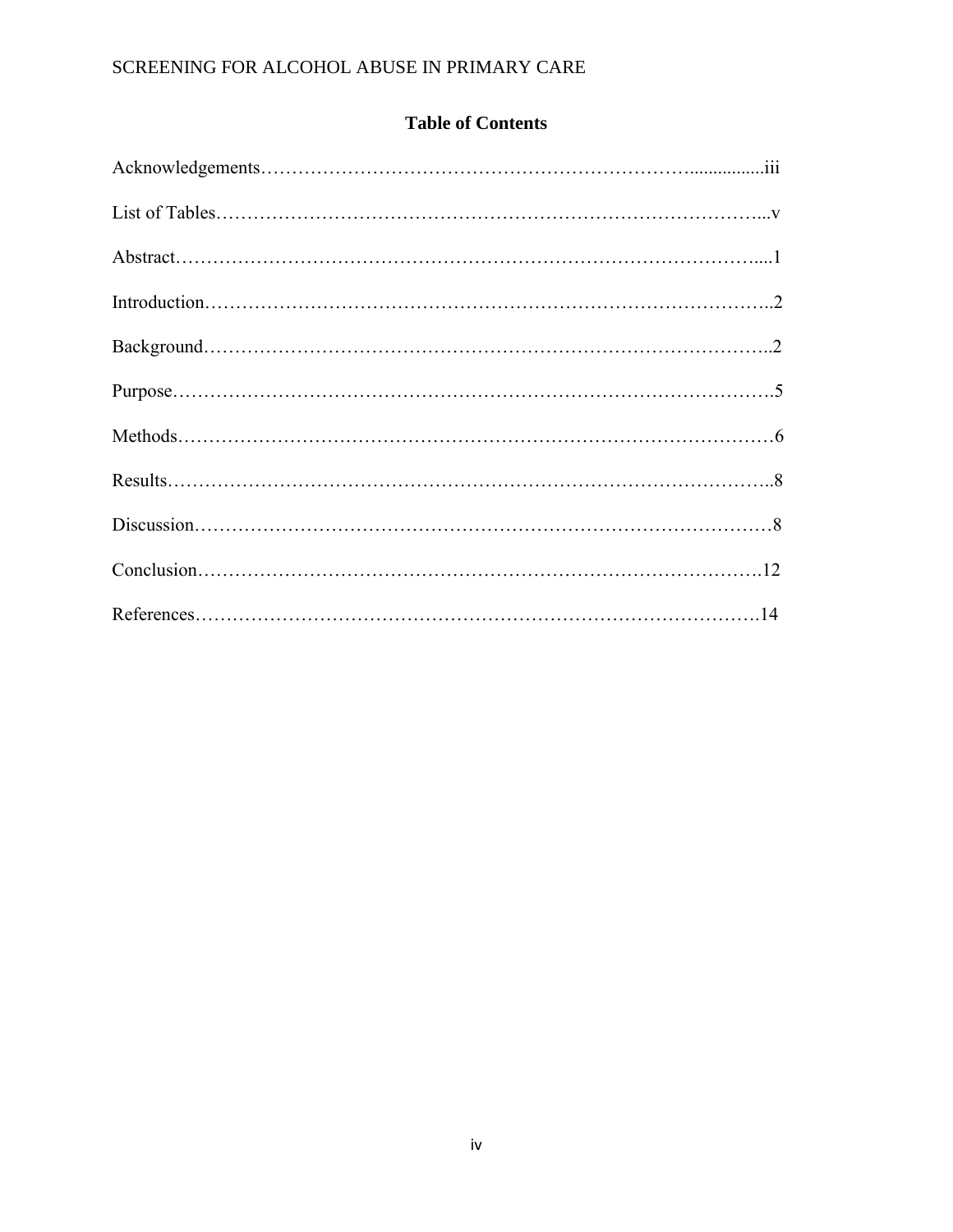# **List of Tables**

Table 1. *Descriptive summary of study variables (n=25)*

Table 2. *Descriptive Summary of AUDIT-C tool*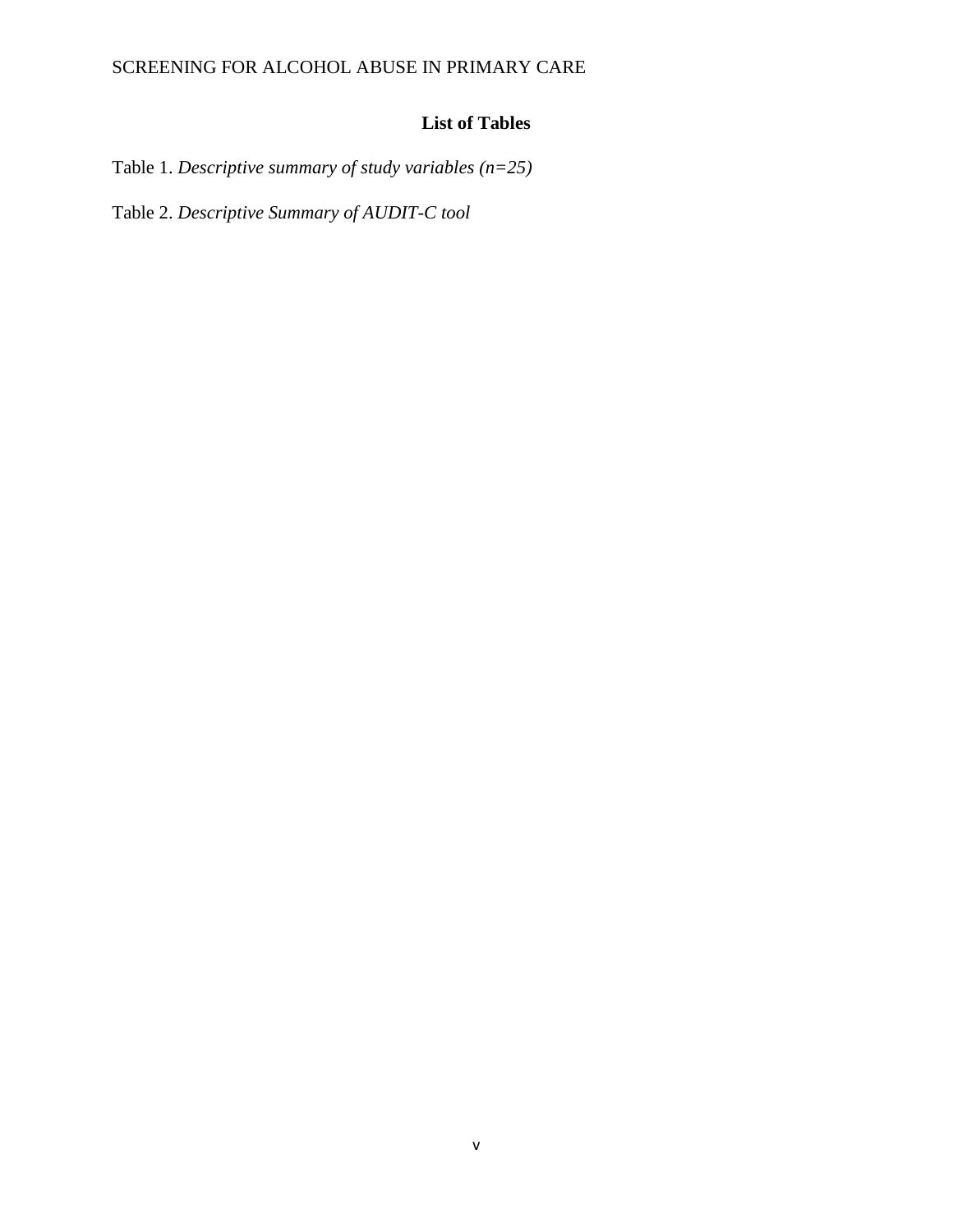# **Abstract**

PURPOSE: The purpose of this study was to examine the feasibility of alcohol screening in the primary care setting to detect alcohol abuse or misuse using the AUDIT-C standardized screening tool and SBIRT.

METHODS: This study design was a Quasi-Experimental intervention, one group post-test. Data was collected via retrospective chart review from the electronic medical records by the type of office visit; either new patient initial visit or annual well visit. The patient sample consisted of 25 participants for the study period of September  $19<sup>th</sup>$  through October  $10<sup>th</sup>$ , 2017.

RESULTS: There were 37 patients eligible to participate in the study; annual visits or new patients. Two APRN providers tested the feasibility of using the tool. Of the 37 patients, 25 (n=25) received the AUDIT-C tool, and 23 scores were documented by the provider. Provider compliance in documenting was 92%. The sample was 80% female the mean age was 42.6. Almost nine percent scored high enough for a Brief Intervention.

CONCLUSION: Feasibility of the AUDIT-C use in the primary care setting was shown. Providers were satisfied and felt they took away essential information they would not have otherwise had. More studies need to be done on a larger scale, incorporating more providers and more locations.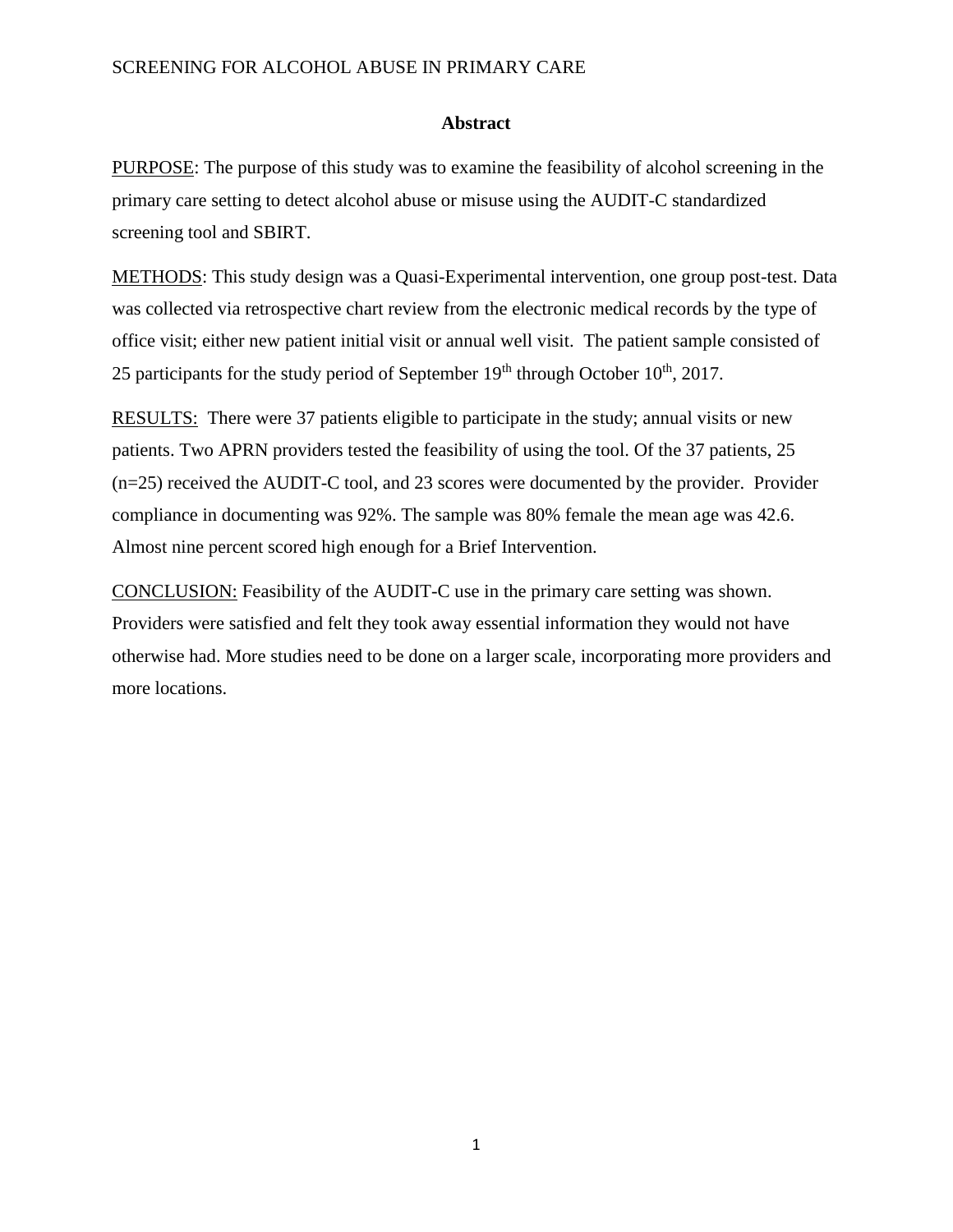Screening for Alcohol use/abuse in the Primary Care Setting using the AUDIT-C and SBIRT (Screening, Brief Intervention, Referral to Treatment)

### **Introduction**

The increasing problem of addiction has begun to make an impact on society. The stigma associated with addiction is decreasing but there is still considerable room for growth. There has been a lack of strong supporting research in the recent past regarding screening for addiction in the primary care setting. . Alcohol abuse and misuse is one of the oldest forms of addiction that has been overshadowed by the ever-growing substance abuse epidemic.

The National Survey on Drug Use and Health and the Substance Abuse and Mental Health Services Administration (SAMHSA) in past reports acknowledged that a considerable amount of people who had an alcohol problem did not even recognize it as a problem (Agerwala & McCance-Katz., 2 012). SAMHSA reported in 2014 that more than 66% of people who were 12 years of age or older admitted to drinking alcohol within previous 12-month period and of those 6.4% fell within the criteria of alcohol use disorder (SAMHSA, 2017). Without knowledge of a problem, no intervention can be made. Recognition of alcohol abuse requires one to ask questions and allow for proper standardized screening for alcohol use or misuse in the primary care setting. Therefore, the aim of this study is to implement screening for alcohol use/misuse in the primary care setting using the AUDIT-C and SBIRT.

#### **Background**

Alcohol and substance abuse could be considered epidemics in the US and are important population health issues to address. In the first ever U.S. Surgeon General's report based solely on addiction it was reported that alcohol misuse or abuse had a projected yearly economic burden of more than \$249 billion; with illicit drug misuse having a \$193 economic burden (U.S. Surgeon General, 2015). The U.S. surgeon general's report established that more than 21 million Americans struggle with alcohol or drug addiction. With those extreme numbers, it could be said that alcohol or substance abuse disorders are more prevalent than cancer (Smith, 2017). In the United States, approximately 88,000 people every year will lose their life to problems associated with alcohol use (National Institutes of Health (NIH), 2016). In 2012, Alcohol abuse was the fourth leading cause of death Worldwide; alcohol was attributed to more than 3.3 million deaths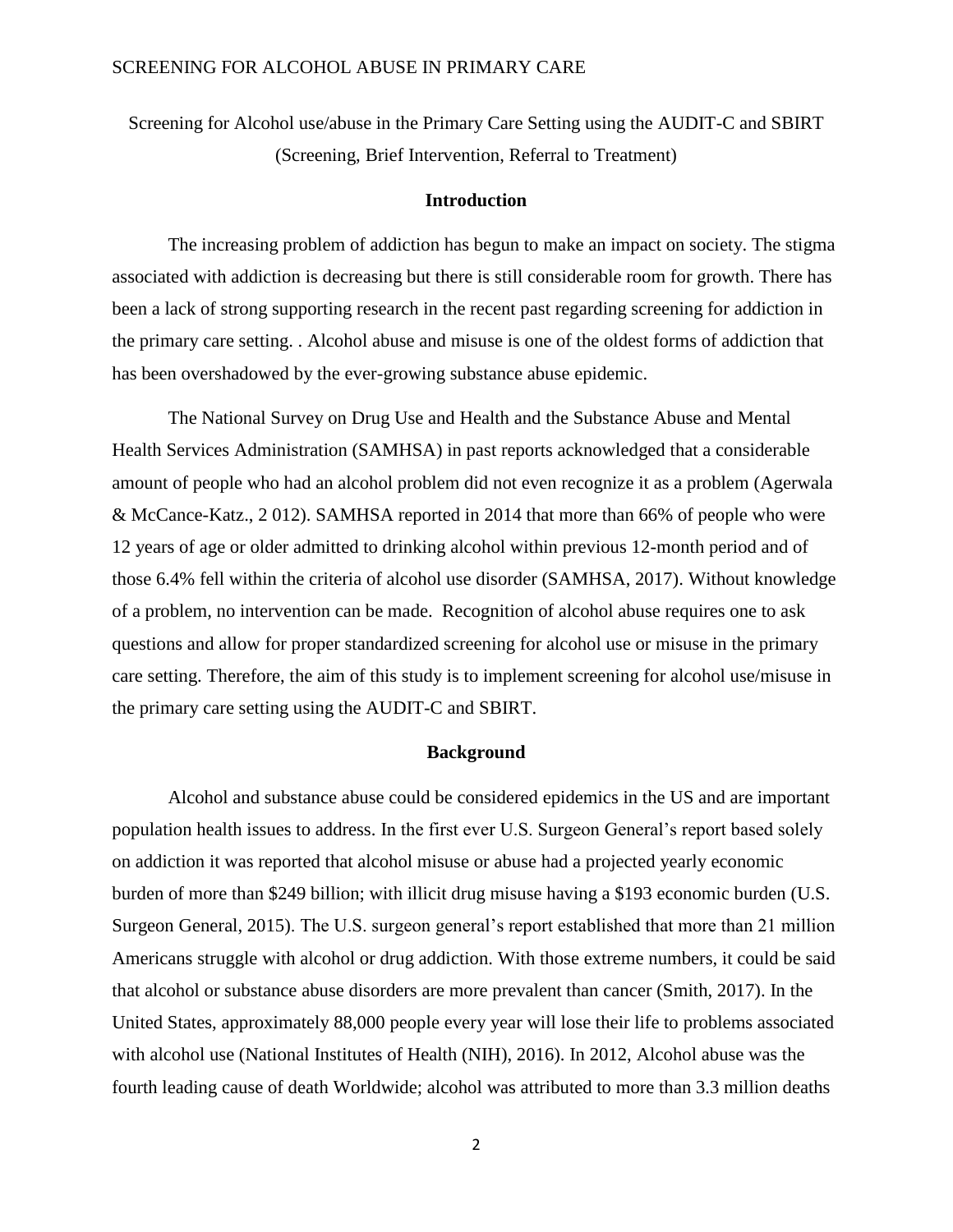or on average, 7.6% of all deaths. Worldwide, alcohol is ranked 5th as an issue that can lead to an early death. (National Institute on Alcohol Abuse and Alcoholism, 2016). There are more than 200 different chronic health problems that alcohol causes or contributes to. The most significant of those health problems include: liver cirrhosis, various cancers, alcohol dependence, and alcohol related injuries. The NIH reported that 72,559 people died from liver disease in 2013, and of those deaths 45.8% included alcohol (National Institute on Alcohol Abuse and Alcoholism, 2016). No dollar amount could ever be put on the toll this has taken and continues to take on so many lives and families.

A 2008 report from the National Survey on Drug Use and Health and the Substance Abuse and Mental Health Services Administration (SAMHSA) indicated that 10% of Americans met the standards for alcohol or substance dependency. The report also indicated that 90% of those with abuse issues have had no treatment of any type. Of those who have never received treatment, 95% of them did not acknowledge that they even had a problem (Agerwala & McCance-Katz., 2 012). Without knowledge of a problem, no intervention can be made. Recognition of alcohol abuse requires one to ask questions concerning drinks taken in daily, weekly, and monthly; it also requires one to know how to measure drinks and how much a pint or shot would be. A comprehensive screening tool, used to screen for any incidence of disease or addiction, can be incorporated into any primary care patient visit and become the practice standard. The AUDIT-C tool is a standardized screening tool that is used to screen for the disease of alcohol use and abuse.

Screening, Brief Intervention, and Referral to Treatment (SBIRT) can be used as a guide for intervening and beginning early treatment for alcohol use disorder. SBIRT is a process that should be coupled with a standardized screening tool in order to properly screen. SBIRT begins with screening and then if needed moves to a brief intervention such as counseling or education, and then, if needed, referral to treatment. SBIRT provides a framework to screen for sensitive information like alcohol abuse using motivational interviewing techniques (Stoner et al., 2014).

The AUDIT-C tool is a standardized screening tool that is used to screen for alcohol use and abuse. Developed by the World Health Organization (WHO), the AUDIT-C screening tool is a direct and easy way to assess for indications of dangerous or destructive drinking and aid in the recognition of any alcohol dependence. The AUDIT-C tool can help patients understand their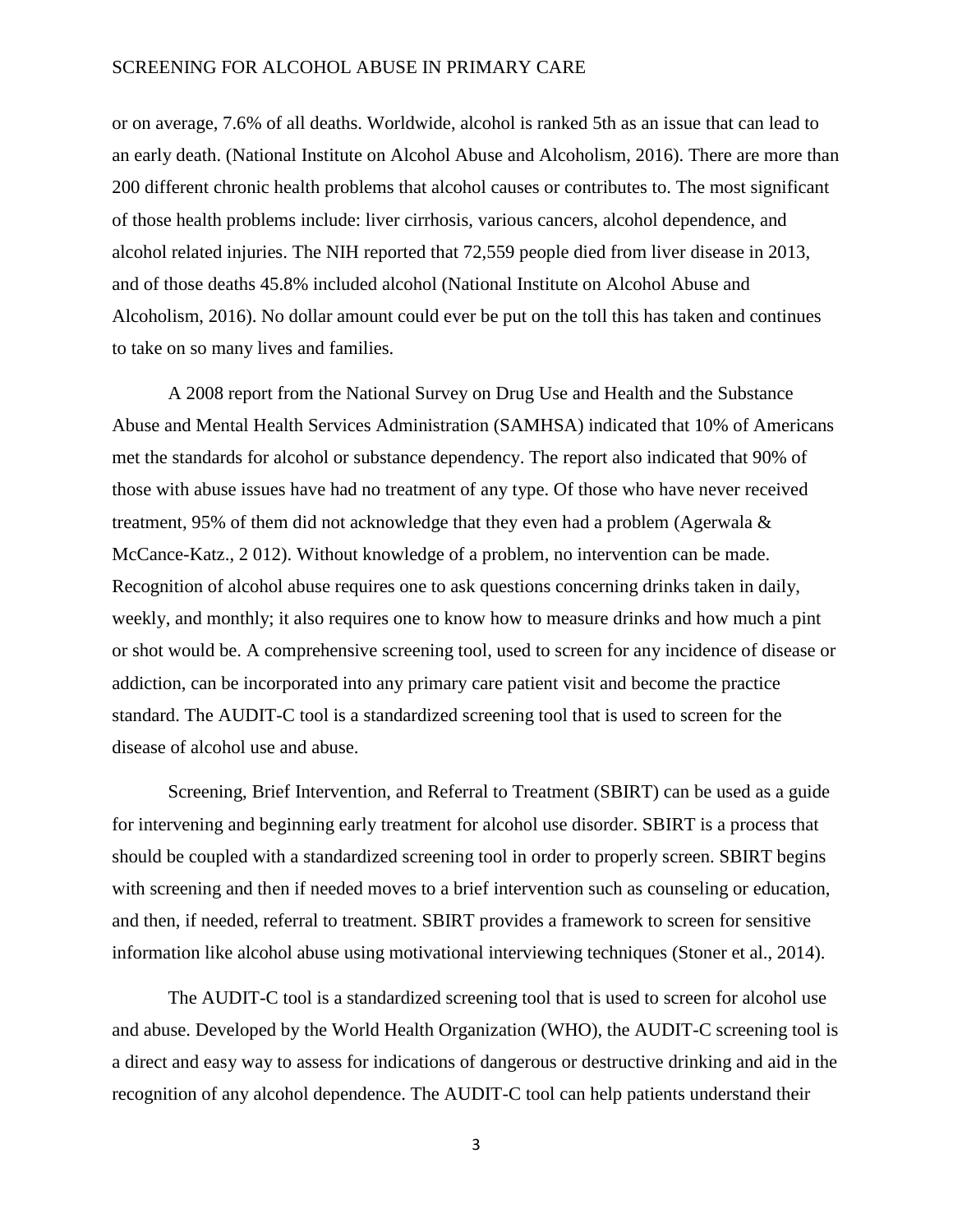alcohol use and whether there is a problem. The SBIRT process can help the provider work through the sensitive topics and help the patient feel more at ease about their substance abuse and treating it. SBIRT coupled with the AUDIT-C tool can be used during this process.

The evidence shows that alcohol abuse is truly a problem. In the primary care settings with in the study organization, there is no standardized alcohol-screening tool being used. Within the electronic health record, there are five assessment questions that ask about alcohol consumption. The questions being asked are; do you drink alcohol yes or no? What is the number of glasses of wine that you consume? What is the number of cans of beer you consume? What is the number of shots of liquor? What is the number of standard drinks or equivalent that you consume? There is also an area for free text alcohol/week consumption comments to be entered. It can be assumed that within the study organizations primary care patient population that the national alcohol abuse statistics are at least comparable to the national average. Annual alcohol use assessments using the AUDIT-C tool are vital to quantify the problem and cope with this addiction epidemic. Alcohol screening can be a difficult and sensitive topic, but, it is clear that there is a problem that needs the proper attention. The hope is that using the SBIRT process can simplify the patient-provider conversation.

#### **Purpose**

As research has shown addiction, especially alcohol, is a significant problem. The purpose of this study was to examine the feasibility of alcohol screening in the primary care setting to detect alcohol abuse or misuse using the AUDIT-C, a standardized screening tool and SBIRT. Secondly, with the use of SBIRT, a new process for screening could begin which could be used for screening of all alcohol abuse. This project could be a building block to implementation of this standardized screening tool into system wide primary care practice. The main objectives were to:

- 1. To examine the feasibility of alcohol screening in the primary care setting to detect alcohol abuse or misuse.
- 2. To examine provider adherence to documentation screening the appropriate patients with the AUDIT-C.
- 3. To evaluate any interventions made for those who were screened.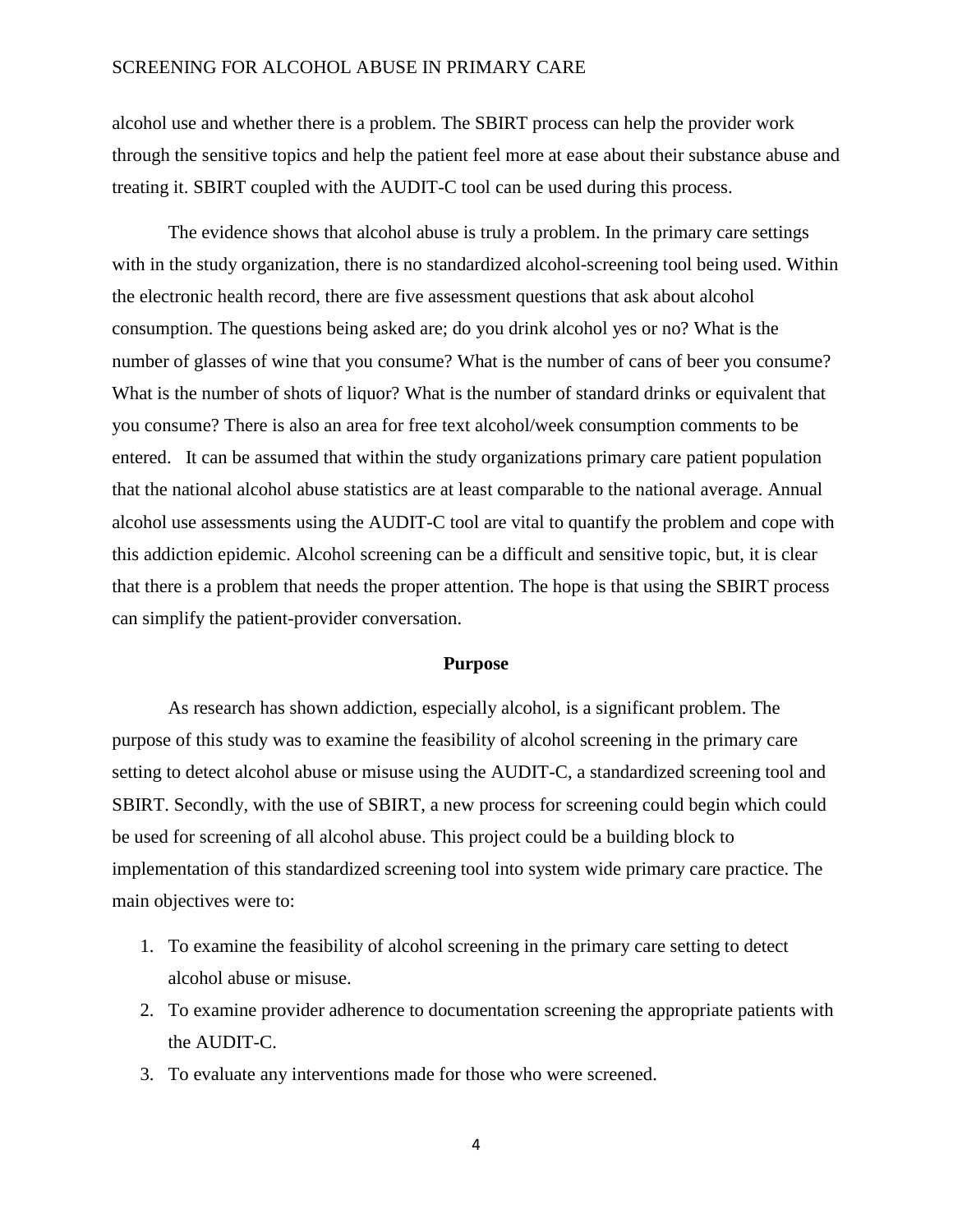#### **Methods**

This study design was a Quasi-Experimental intervention, one group post-test. Data was collected via retrospective chart review from the electronic medical records by the type of office visit; either new patient initial visit or annual well visit. The alcohol screening process at the study site included no standardized screening tool. There were minimal questions that providers could ask about alcohol use but there was no screening associated with any misuse in the Electronic Medical Record (EMR).

#### **Setting**

The study organization is the leading provider in the Louisville Metro area and consists of 5 major hospitals and numerous community offices and urgent care centers to serve those in the general metropolitan area as well as those in Southern Indiana. Two APRN providers and their patients were used in this study.

### **Sample**

The sample included 37 new patient or annual exam visits that were flagged during the two-week (10 working days) study period (September 19- October  $10<sup>th</sup>$ ). Of the 37 patients eligible for participation, 12 did not show up for their scheduled appointment; therefore, the patient sample consisted of 25 participants for the study period. The response rate was 62%. There was no pre-intervention data to compare to. The study population included patients ages 18-65 who were there for a new patient encounter or annual exam. Exclusion criteria included patients who were not there for a new patient or wellness/annual exam. Those patients who did not speak English were excluded. Those patients under age 18 or over the age of 65 were excluded.

#### **Procedures**

The two APRN providers that participated and carried out the study as well as their Medical Assistants (MA) were given a brief 30 minute educational session on the use of the AUDIT-C screening tool as well as aspects of motivational interviewing including SBIRT. During the educational session, the providers were given handouts of the AUDIT-C tool, alcohol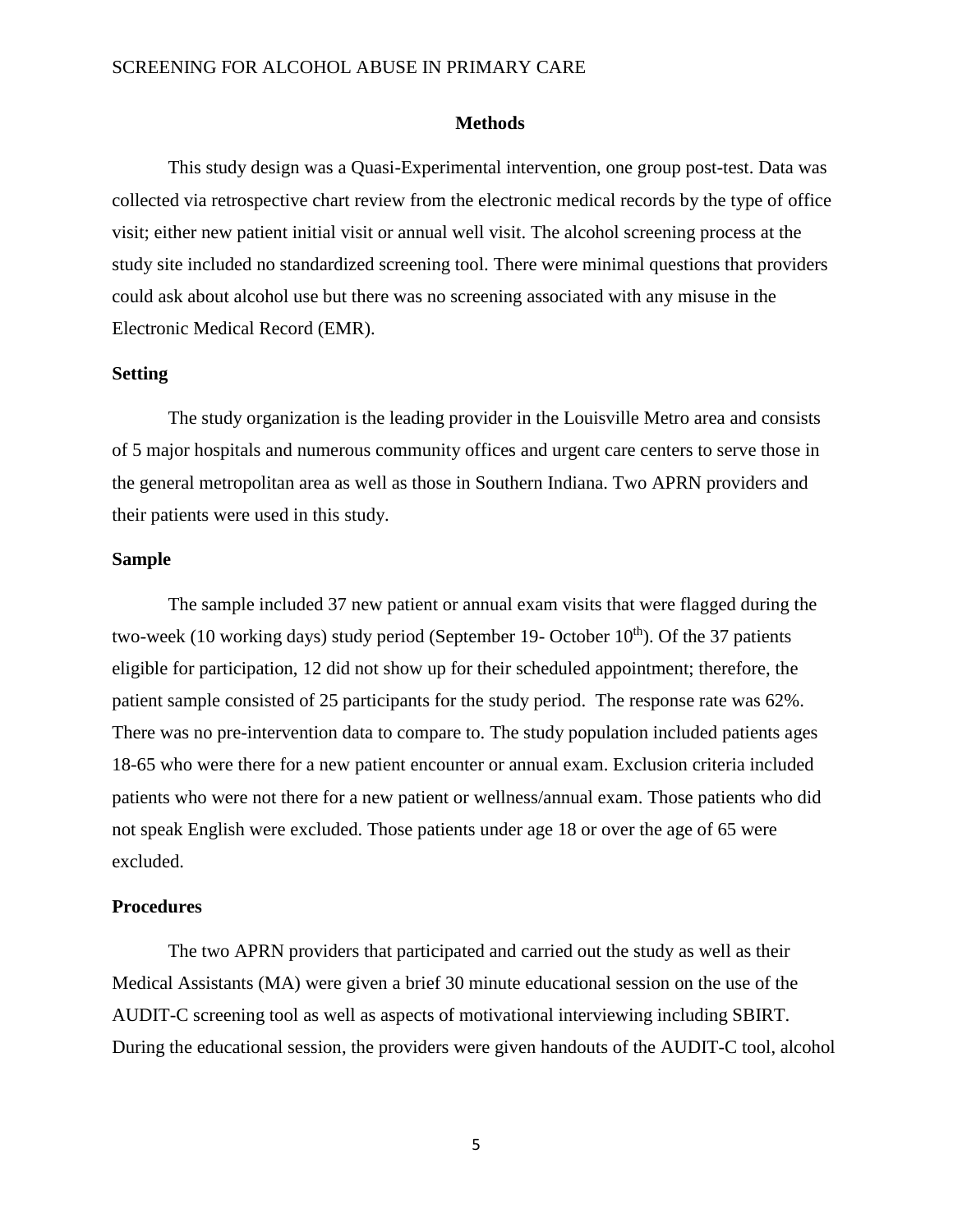related resource materials, and referral options in the city of Louisville. The two providers work 4 weekdays each with hours ranging from 8:00 am to 4:00- 5:00 pm.

#### **Data Collection**

Before data collection was performed approval was given from the University of Kentucky Institutional Review Board (IRB) and Norton Healthcare Office of Research and Administration (NHORA). Using a retrospective chart review data was collected from the patient charts from the provider notes. A temporary crosswalk table was kept during the study with the patient's medical record number linked to their unique study number to prevent duplication. Data collection was done by accessing the provider note from the patient encounter once the study was complete. Data collected from each chart included: the patient study number, age, race, sex, ethnicity, was the AUDIT-C given, the AUDIT-C score, and any interventions done. This data was collected and entered in an electronic data collection spreadsheet. The temporary crosswalk table was then destroyed. See Tables 1 and 2.

Descriptive statistics, which included SD, means, percentages and frequency distributions were applied to adequately describe the sample and demographics. SD and mean of age showed a wide variety of ages. The percentage of patients who participated showed the diversity of the study.

#### **Results**

The sample included 80% females. The sample included 68% were Caucasian, 30.4% were African-American, and 4.3% were Asian. The age ranges of the patients were 21-63 with a mean age of 42 and a SD of 11.9. During the study, 92% of the AUDIT-C tools were given; 23 out of the 25 total patients received, completed, and were given a score. It is unclear if the remaining 2 patients received the tool and the provider did not document a score. The AUDIT-C total score range is 0-12, men who score 4 or higher and women who score 3 or higher are considered to have a positive score; 12 of the patients scored 0 and had no risk factors, 9 of the patients scored greater than 0 but did not score high enough to warrant an intervention, and 2 of the patients scored high enough for a brief intervention. Brief intervention included a brief education regarding dangers of alcohol use pertinent to the patient. The provider documented in their note that the brief intervention was done and what was discussed.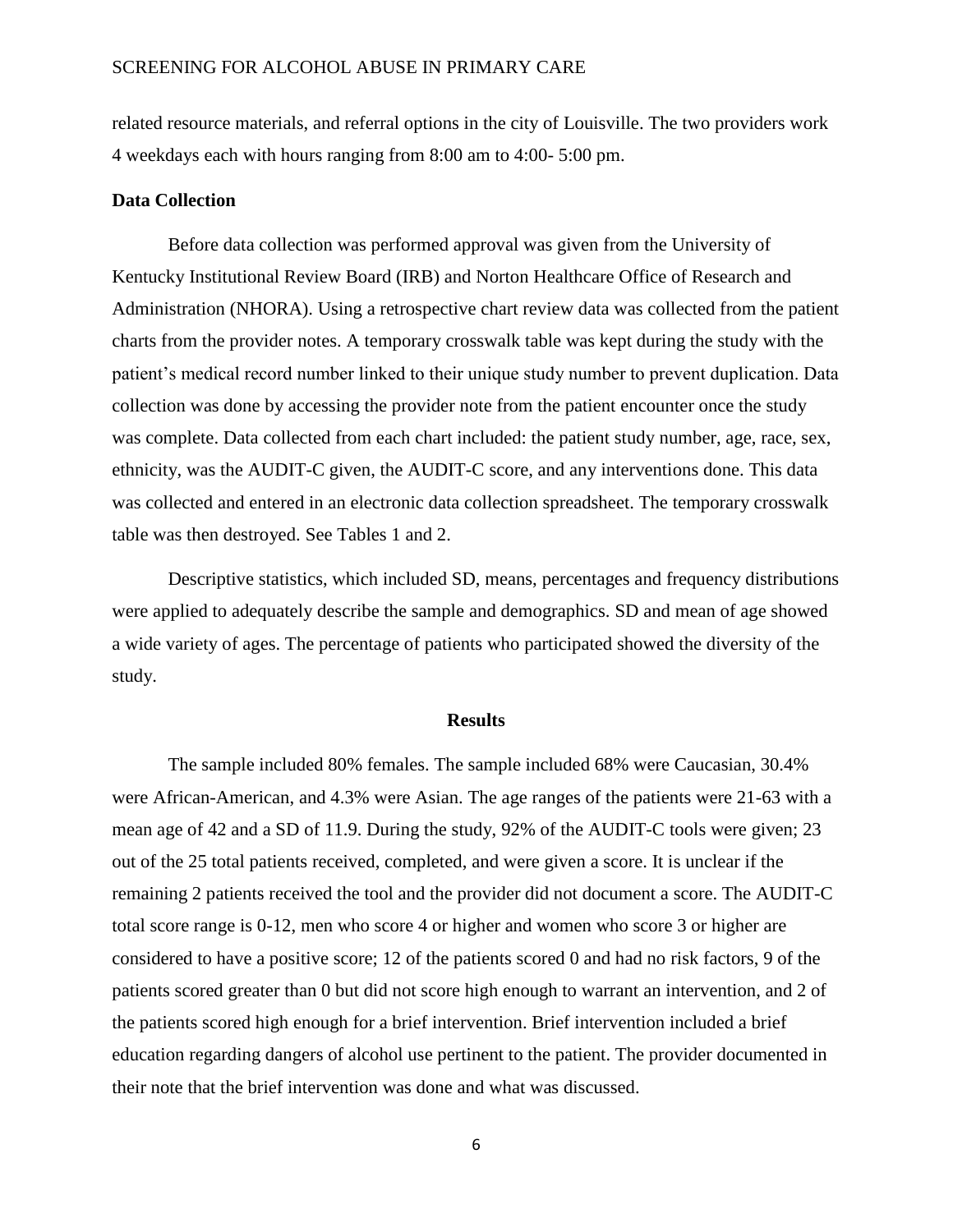#### **Discussion**

The goal of this study was to examine the feasibility of alcohol screening in the primary care setting and evaluate any interventions done. Alcohol screening is something that should be made standard of practice especially in the primary care setting. Patients go to their primary care office more often than any other medical establishment and alcohol screening once a year is recommended. Providers should be aware of all medical issues that have the potential to negatively affect their patient's health and wellbeing. Without this tool becoming a standard of practice, those who use alcohol could have life threatening issues if for example, they were ever admitted into the hospital for any reason. Withdrawal usually starts within 24-48 hours without alcohol if the patient is a daily user. With alcohol screening becoming a standard of practice these life-threatening issues can be dealt with before they are able to harm the patient.

#### **Feasibility of Provider Adherence**

The results of the study show that screening using the AUDIT-C is feasible however, more data is needed. The results yielded only 25 patients being screened. This small amount of data shows that it can be done, however, more data is needed to show stronger evidence of feasibility of the tool on a larger scale. Of the 37 patients identified for the study, only 25 patients attended their scheduled appointment, and of the 25 only 23 charts had alcohol screening documented by the provider. Provider adherence of 92% demonstrates that incorporating alcohol screening with the Audit C/Audit tool is feasible in the primary care setting. Overall, the results show that screening for alcohol use can be carried out in the primary care setting with provider compliance if given proper education on alcohol screening. Per the Provider, the 2 patients who were not charted as having the AUDIT-C done was an error on her part; she stated after the study that she gave the tool but forgot to chart the results and interventions in her chart. If this study were implemented on a larger sample, for a longer period of time, and with multiple providers' reasons for failure to document could be discovered.

### **Limitations**

Various limitations were recognized in the design and process of the study. The alcohol screening was limited to only new patient encounters and annual exams. This limits the amount of data because some providers may not see any or only a few of these visit types daily. In some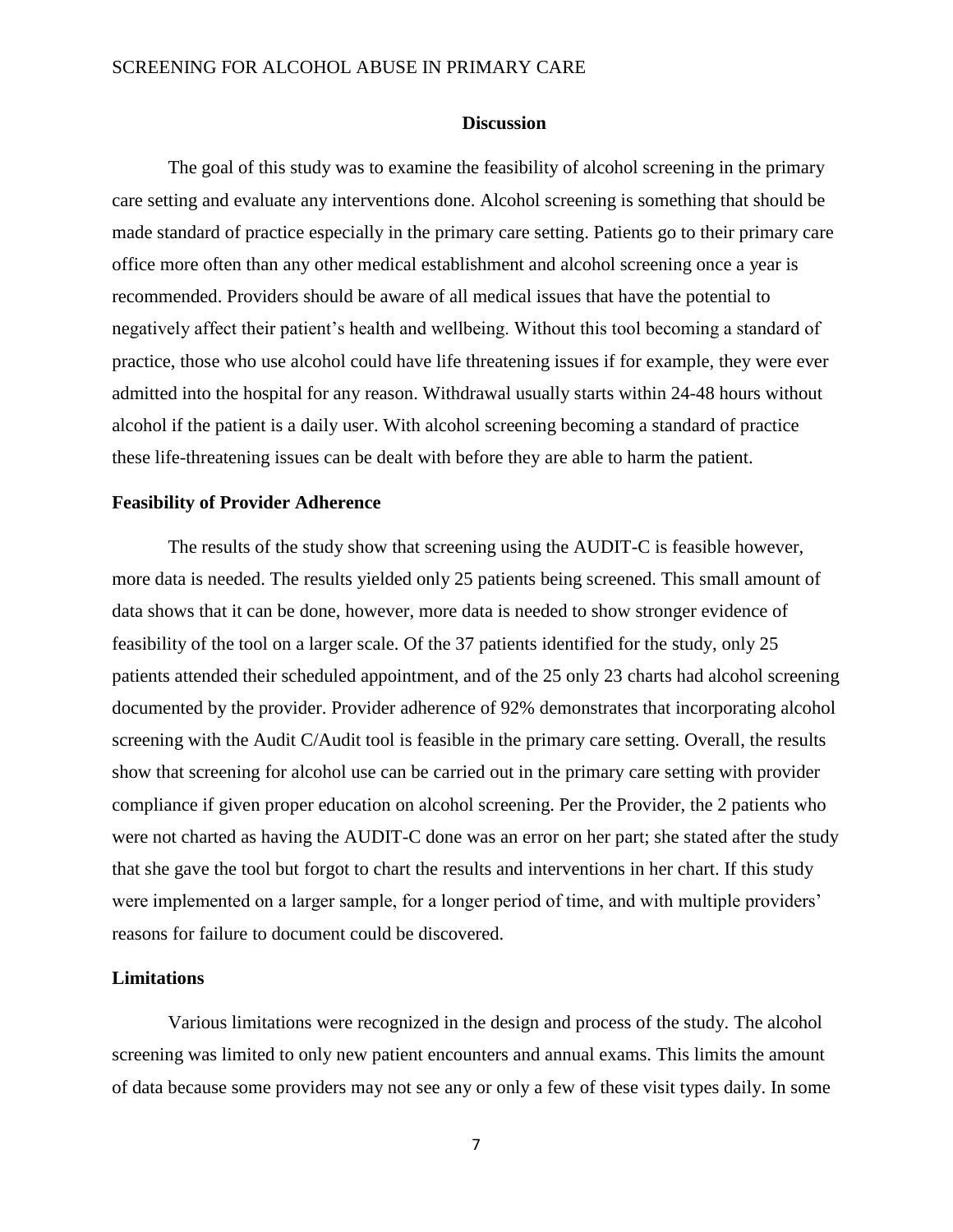healthcare settings, there are providers who have a large patient base that they are no longer accepting new patients; however, the providers in this study were both accepting new patients. Another limitation found pertaining to patient visits dealt with new patients who did not show up for their scheduled appointment. It is unclear why these patients no-showed, however, one provider found that this was a trend. The provider noticed that patients would make the appointment months ahead of time and then not come to the visit for whatever unknown reason. In future studies expanding the screening to all chronic visits, new patients, and annual exams would produce more data and better show the feasibility using the tool during acute visits.

Another limitation of this study is that there were only two providers who participated in the study. Not all providers were interested in joining for reasons of disruption of clinic flow and uncertainty about the screening itself. Making this screening standard of practice would compel other providers to begin to screen. Compliance would improve, if providers were expected to complete a mandatory in-service or training about alcohol screening yearly, because this will offer information about the importance and how providers can charge for this type of screening. Not only would multiple providers be beneficial in future studies, but multiple primary care practices would offer greater data and results and show long-term feasibility. Increasing the length of time that the study was to be carried would be beneficial. Increasing the length of the study will offer a larger more diverse sample. This study was done with 2 providers in the same office setting over 10 working days. More time would certainly yield greater data.

Some final factors that could be limitations include the Primary Investigator (PI) being in the office on the days that the study was being carried out. One of the providers was the PI's clinical preceptor. The PI was there to remind the providers of the patients who were flagged to be screened that day and was also available to field any questions along the way. Although these providers did not have many questions, going forward this will likely not be the case in future studies. Therefore, future studies need to include enough education so that providers can carry out the study with no onsite assistance.

# **Implications and Recommendations**

Moving forward recommendations for future studies include implementation of alcohol screening on a larger scale with more providers as well as broadening the type of patient visits that should be screened. These future studies are crucial for the future of alcohol screening to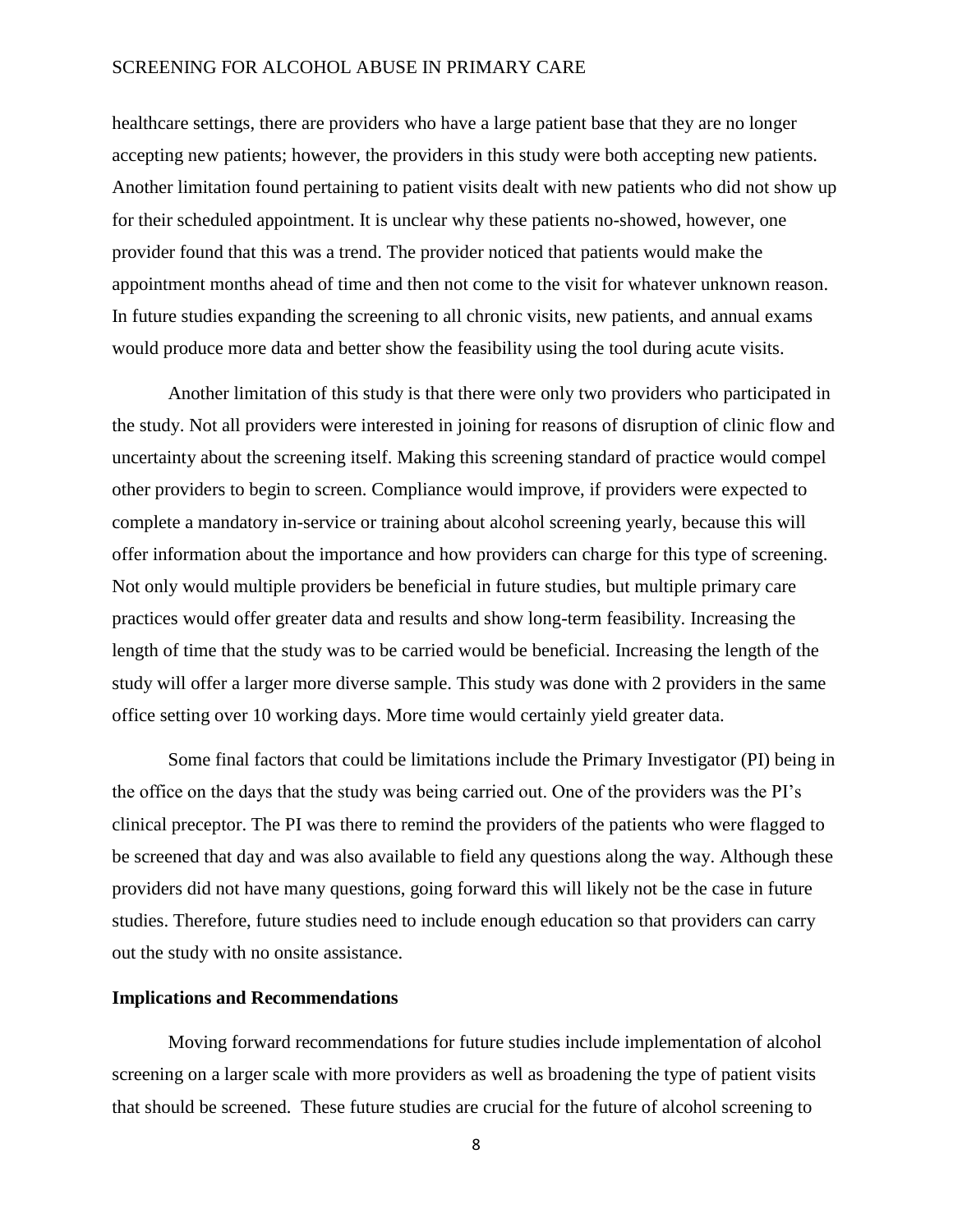show that this practice is feasible, and important. The focus of this study was on feasibility and provider compliance. Moving forward, more providers and a broader patient inclusion criterion would provide a greater sample size with stronger data.

In May 2013 the U.S Preventative Task Force (USPSTF) gave the final recommendation statement concerning *Alcohol Misuse: Screening and Behavioral Counseling Interventions in Primary Care.* The grade B recommendation read, "The USPSTF recommends that clinicians screen adults aged 18 years or older for alcohol misuse and provide persons engaged in risky or hazardous drinking with brief behavioral counseling interventions to reduce alcohol misuse (U.S. Preventative Services Task Force, 2013)." The grade B recommendation signifies that there is greater assurance that overall benefit of screening is medium to high. There is evidence that future screening is warranted. Another organization who works strongly for alcohol and all substance misuse/abuse is Substance Abuse and Mental Health Services Administration (SAMHSA). SAMHSA now offers grants to each state to provide funding for substance abuse and mental health services. These grants are non-competitive and mandated by Congress (SAMHSA, 2017). Universities such as the University of Kentucky are receiving grants for training in SBIRT and substance or alcohol misuse.

There is definite room for improvement moving forward with alcohol screening. Currently there are billing codes for screening only for the AUDIT tool, but if providers are not educated on the alcohol screening tools and SBIRT, screening rates will not be adequate. Some recommendations are to introduce a yearly training for providers including screening tools, SBIRT, and motivational interviewing. Brief discussions with the providers occurred after the study. Providers were asked if they had any negative or positive feedback about the study, whether they felt it disrupted clinic flow, what would they like to see done differently, and would they like to see it built into the electronic medical record under preventative health maintenance? Provider feedback suggested no changes in the study design or procedure and that the study was not time consuming. There was no disruption in clinic flow according to the providers. One provider thought this provided more information about the patient that wouldn't have otherwise been brought up. The providers both agreed that the AUDIT or AUDIT-C should be built into the health maintenance tab of the EMR. The study organization's primary care EMR has a section for each patient called Health Maintenance; this is where all other preventative screening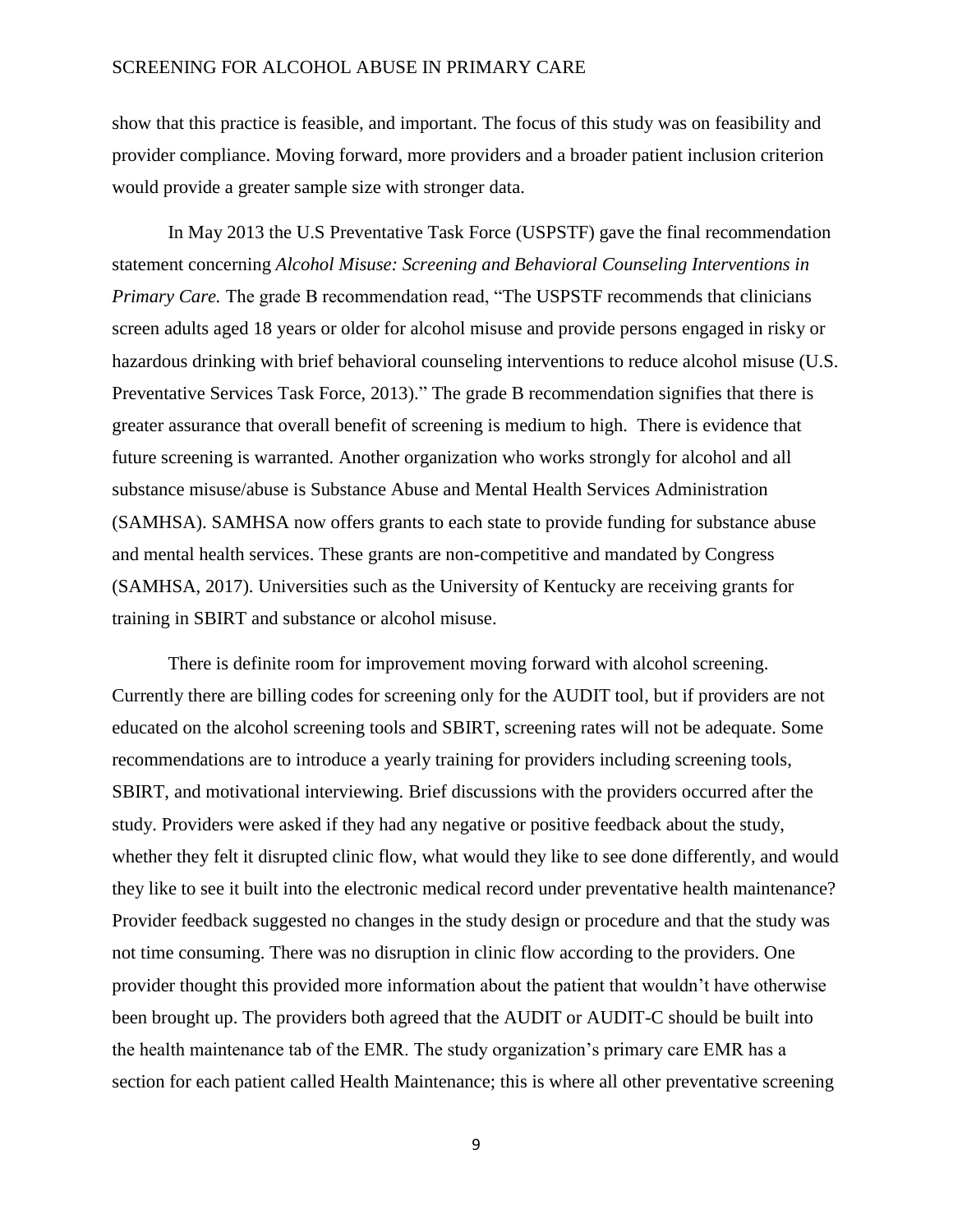data is kept i.e. mammograms or immunizations. The provider feedback is essential to planning and implementing future studies. Identifying different options from this study, providers, and future studies can offer an even larger influence on patient screening for alcohol misuse.

# **Conclusion**

The purpose of this study was to examine the feasibility of alcohol screening in the primary care setting, to examine provider adherence to screening and documentation, and evaluate any interventions done. In the two-week period 25 patients were given the AUDIT-C tool and 23 were documented on by the provider. Even with the amount of data being small it is enough to show that this is a feasible screening tool for the primary care setting. Provider satisfaction and essential information about previous and current alcohol use from patients was achieved. Patients who may otherwise have never been screened received alcohol use screening, and 2 of the patients received Brief Interventions. Although more studies need to be done, adding alcohol screening to the primary care setting as a standard of practice is vital to improve quality patient care. This screening tool is just the beginning in making an impact in the horrendous state of addiction that our society finds itself in.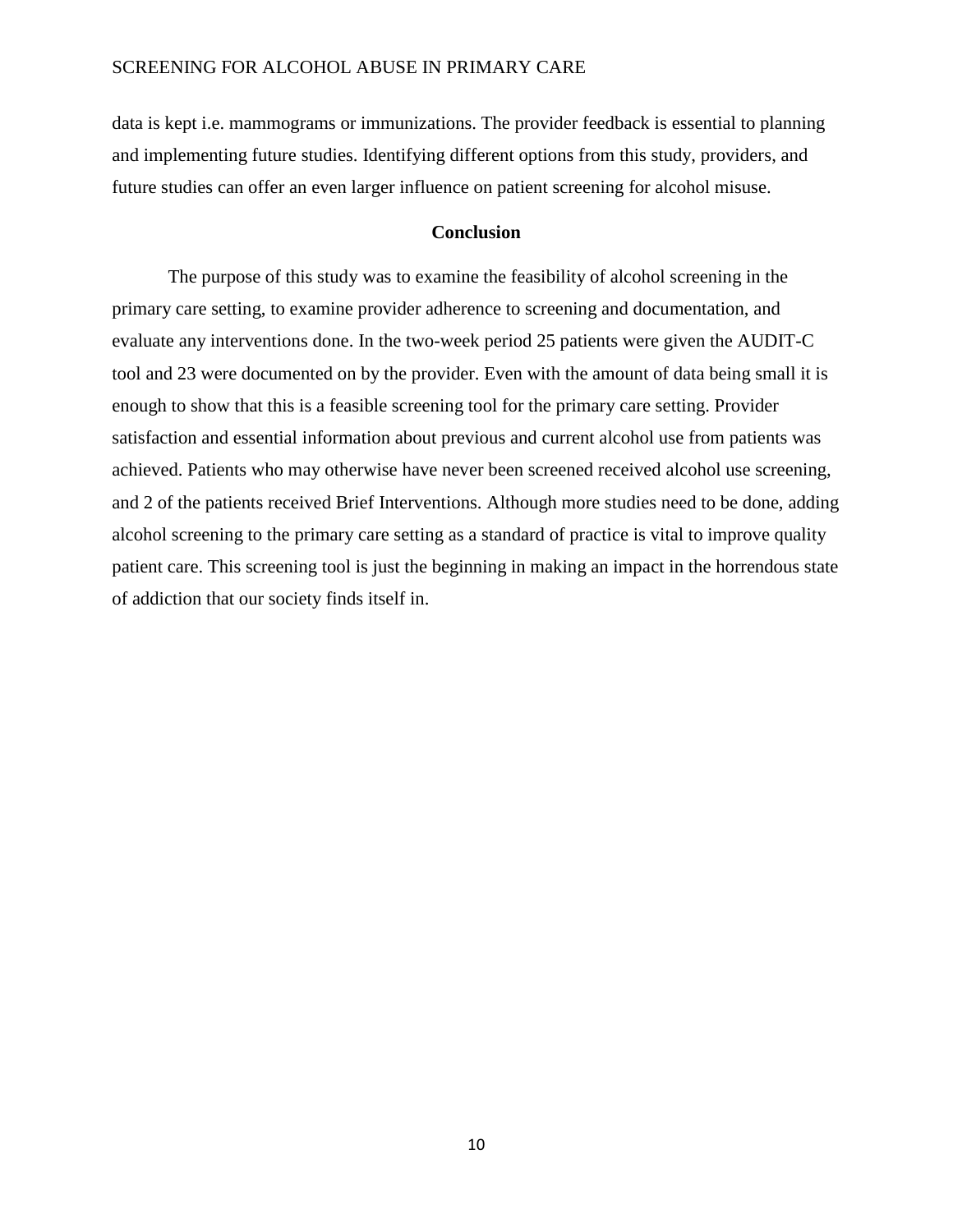### References

- Agerwala B.A., S. M., & McCance-Katz, E. F. (2012, September 24). Integrating Screening, Brief Intervention, and Referral to Treatment (SBIRT) into Clinical Practice Settings: A Brief Review. Journal of Psychoactive Drugs, 307-317. Retrieved from http://www.tandfonline.com/loi/ujpd20
- National Institute on Alcohol Abuse and Alcoholism. (2016). Alcohol Facts and Statistics. Retrieved from www.niaaa.nih.gov
- OHSU Family Medicine. (2017). *Reference Sheets.* Retrieved from SBIRT Oregon: www.sbirtoregon.org/clinic-tools/
- SAMHSA. (2015). About Screening, Brief Intervention, and Referral to Treatment (SBIRT). Retrieved from http://www.samhsa.gov/sbirt/about
- SAMSHA. (2016). *AUDIT-C Overview*. Retrieved from SAMSHA: http://www.integration.samhsa.gov/images/res/tool\_auditc.pdf
- SAMHSA. (2017, September 15). Substance Abuse and Mental Health Block Grants. Retrieved from SAMHSA: https://www.samhsa.gov/grants/block-grants
- SAMHSA. (2017, September 15.) Alcohol, Tobacco, and Other Drugs. Retrieved from SAMHSA: https://www.samhsa.gov/atod
- Smith, F. (2017, September). The Addicted Brain. National Geographic, pp. 30-53
- The World Health Organization. (2016). The ASSIST project Alcohol, Smoking and Substance Involvement Screening Test. Retrieved from http://www.who.int/substance\_abuse/activities/assist/en/

U.S. Preventative Services Task Force. (2013, May). *Final Recommendation Statement: Alcohol Misuse: Screening and Behavioral Counseling Interventions in Primary Care.* Retrieved from U.S. Preventative Services Task Force: https://www.uspreventiveservicestaskforce.org/Page/Document/RecommendationStatem entFinal/alcohol-misuse-screening-and-behavioral-counseling-interventions-in-primarycare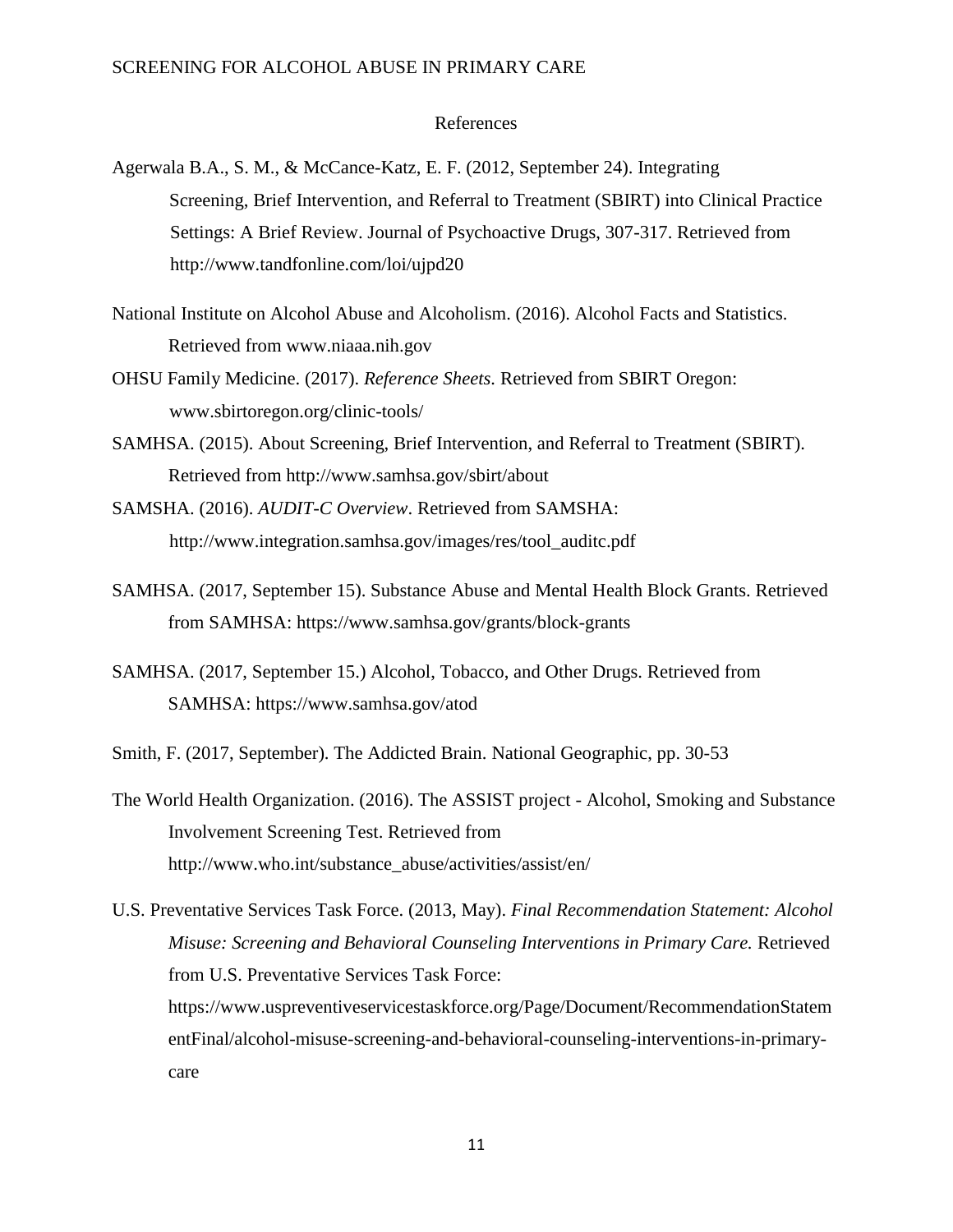U.S. Surgeon General. (2015). *Executive Summary.* Retrieved from Surgeon General: https://addiction.surgeongeneral.gov/executive-summary